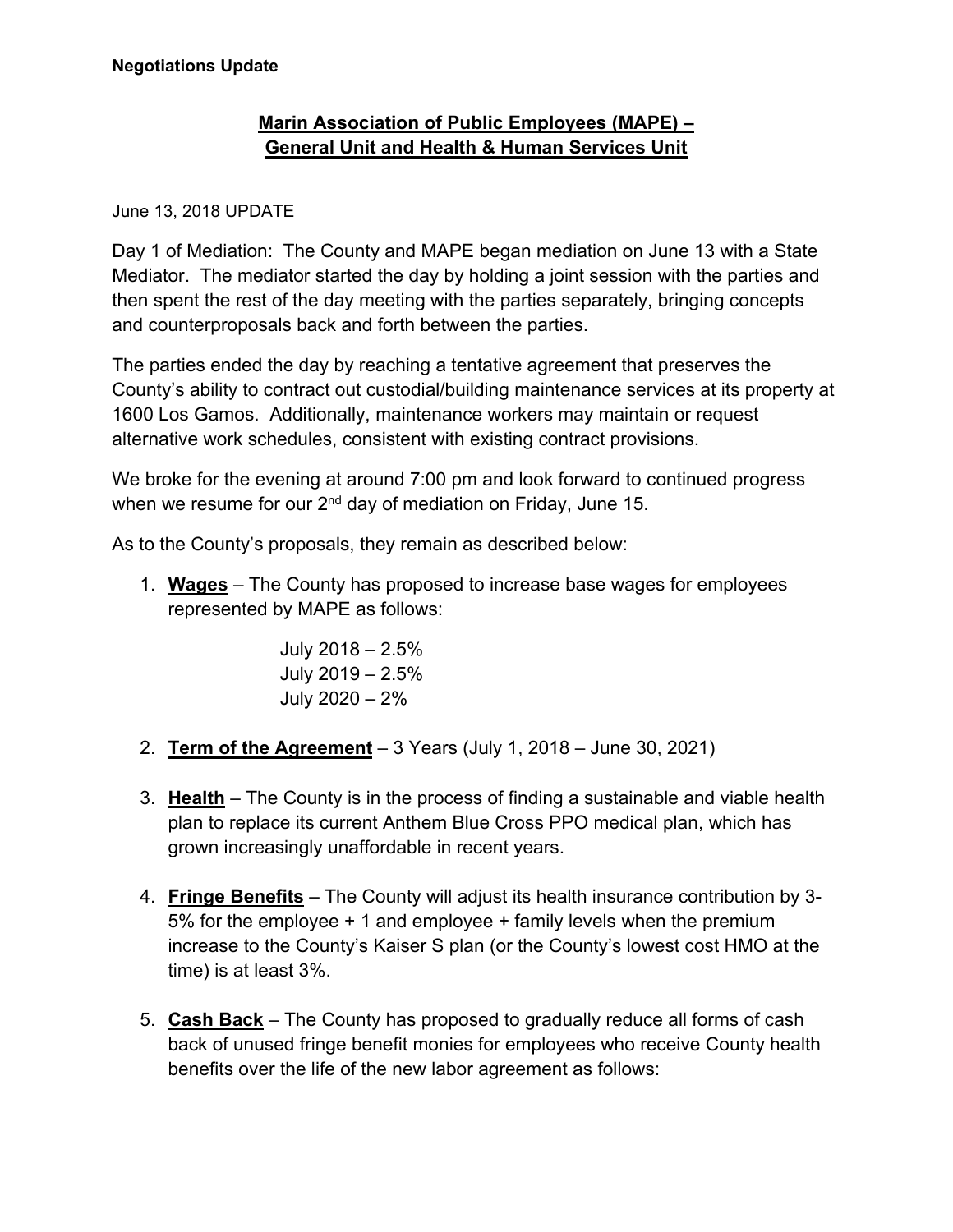Effective July 1, 2018 – cap of \$100 per pay period Effective July 1, 2019 – cap of \$75 per pay period Effective July 1, 2020 – cap of \$50 per pay period

In addition, there will be no cash back for employees hired on or after July 1, 2018 and for employees who do not receive cash back as of July 1, 2018.

- 6. **Vacation** The County has proposed to 1) eliminate the highest level of vacation accrual for employees in the General Unit (i.e., the 30-year accrual level where employees earn 30 vacation days per year; 2) Increase by one year the time it takes for employees to reach an increased vacation accrual level; and 3) eliminate the County's penalty payment if for business reasons, the county must rescind its approval of an employee's vacation time off.
- 7. **Overtime** -The County has proposed that overtime will be paid based on actual hours worked (instead of hours in paid status) in excess of 40 or 37.5 hours per week.

**RideGreen Program** – MAPE also proposed increases to the County's RideGreen program benefits. Since RideGreen is a countywide program, we have responded that the County would increase commuter incentives for all benefits eligible County employees as follows:

| <b>Bike Incentive:</b><br>Carpool Incentive:<br>Transit Incentive: | \$40 per month<br>\$40 per month<br>County will match employee<br>contributions up to \$40 per month |
|--------------------------------------------------------------------|------------------------------------------------------------------------------------------------------|
| Electric Vehicle Charging:                                         | Reduce daily fee for charging electric<br>vehicles for employees from \$4.00 to<br>\$2.00.           |

Signed Tentative Agreements to date:

1. **Shift Differential** – The County has proposed to clearly differentiate between the swing and grave yard shifts. Currently, the swing and graveyard shifts overlap by 2 hours (10 PM to 12 midnight). Our proposal seeks to clearly define swing as 5 PM to 10 PM and graveyard as 10:00 PM to 8 AM.